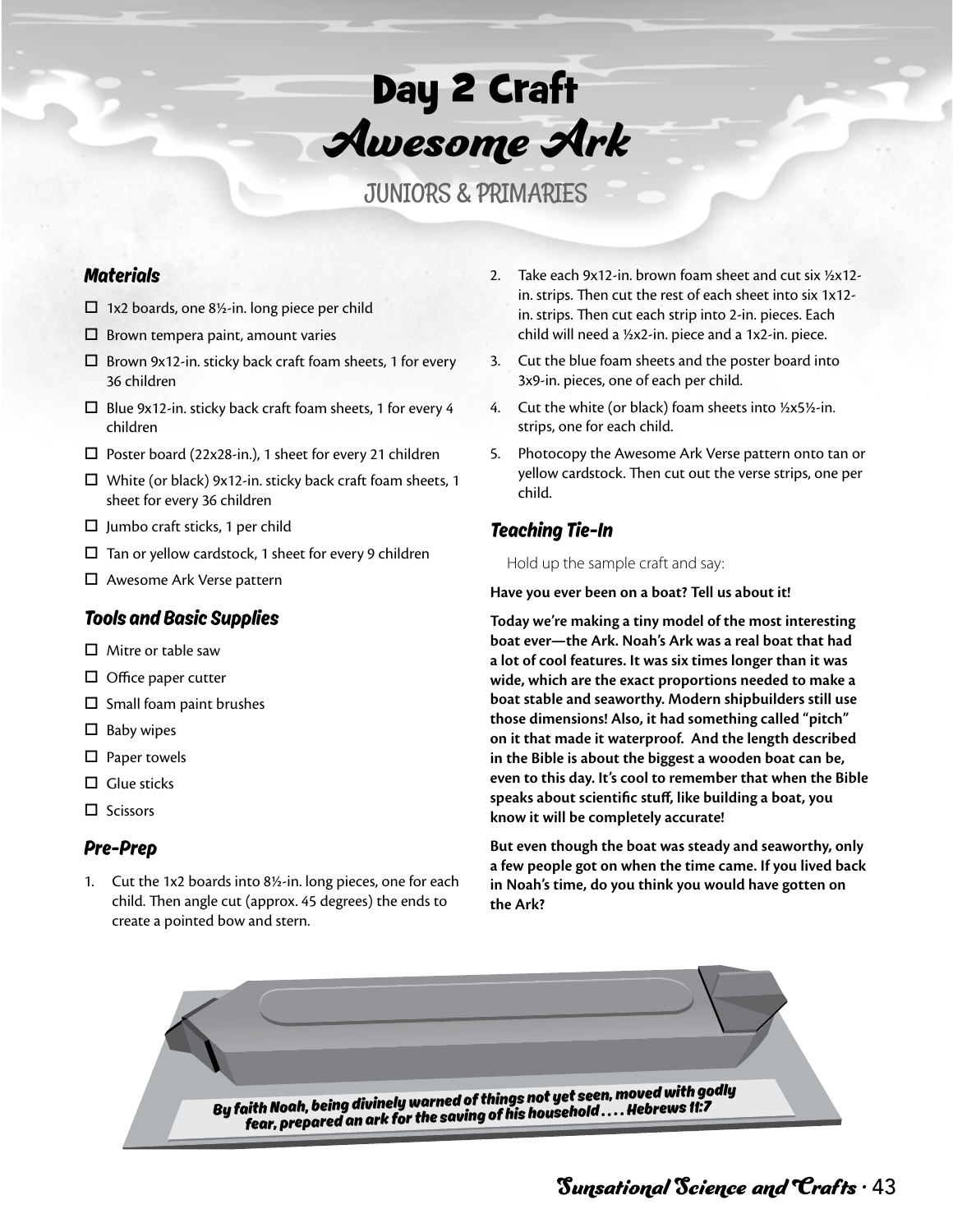## Class Time Directions

- 1. Take a  $\frac{1}{2}$ -in. strip and remove the paper backing. Then take one end of the wood piece (boat) and place both ends of the strip about halfway in from the point (half an inch on either side) and press into place. Squeeze the excess together to form a fixed rudder that juts out from the back of the boat. To finish the rudder, snip off the top corner with scissors. Such extensions were common on the earliest large ships of the Mediterranean.
- 2. Take a 1-in. strip and remove the paper backing. Then, at the front of the boat, but directly over (on top of) the point this time, take the strip and carefully place the ends near the edge of each side of the boat. Because of the point, two corners of the strip will hang over. Then press down, while pinching the excess in the middle together, to form a fin on the top of the boat. To finish the fin, cut off (or fold down) the overhanging corners with scissors. Such fins or stems were a hallmark of ancient ships. They would catch the wind and keep the boat perpendicular to the waves.
- 3. Take the long white (or black) strip and remove the paper backing. Then center and press it onto the top of the piece of wood (boat).
- 4. Paint the entire boat (except the foam pieces). Dip your brush lightly into the paint and spread evenly, using long, even strokes. Don't apply too much paint, or it will take too long to dry. Just enough to cover.
- 5. Paint the top and sides only of the jumbo craft stick. Leave the underside unpainted and dry.
- 6. Glue stick the jumbo craft stick, painted side up, to the top of the long white (or black) foam strip.
- 7. Use baby wipes and paper towels to clean paint off hands.
- 8. For the Ark base, take the large blue piece of craft foam and remove the paper backing. Then carefully press it onto the piece of poster board so the edges line up perfectly.
- 9. With the blue foam base before you in a horizontal fashion, attach the Bible verse strip near the edge closest to you with glue stick.

10. When dry, place the Ark on the blue base for display!

## Tip Corner

- You can make simple kids' paint brushes by wrapping a piece of sponge around the end of a craft stick and securing it with a rubber band.
- For those arks that are still too wet (because of too much paint), send them home in plastic baggies, or keep them till tomorrow and then send home. Make sure names are on them!

# Super Simple Idea

Try the following Oriental Trading Company craft kit. (Call 1-800-875-8480 or visit www.orientaltrading.com.)

• DIY Wood Sailboat Kit (IN-48/3633)—Manufacturer does not recommend for children under 3 years of age.

# Verse and Song Time

This section is for those who have extra time after the daily craft and/or science experiments are completed.

## Memory Verse Review

To review today's verse, play the appropriate Scripture song from the Memory Verse Songs DVD and have children sing along. Then play a review game with them. Write action words that have to do with water (swimming, sailing, fishing, diving, splashing, tubing, snorkeling, etc.) on individual pieces of paper and place in a paper bag. Kids can take turns drawing out a piece of paper. Everyone who has done that activity stands and says the verse.

### **Juniors/Primaries: "If you love Me, keep My commandments." John 14:15 (NKJV)**

### **"If ye love me, keep my commandments." John 14:15 (KJV)**

## Song Time

Review these songs from the *Tidal Tunes* song motions DVD.

C: "Rock the Boat" / T: "You Are My Refuge"

"Amazing Grace"

C: "Trusting My Life" / T: "The One Who First Loved Me"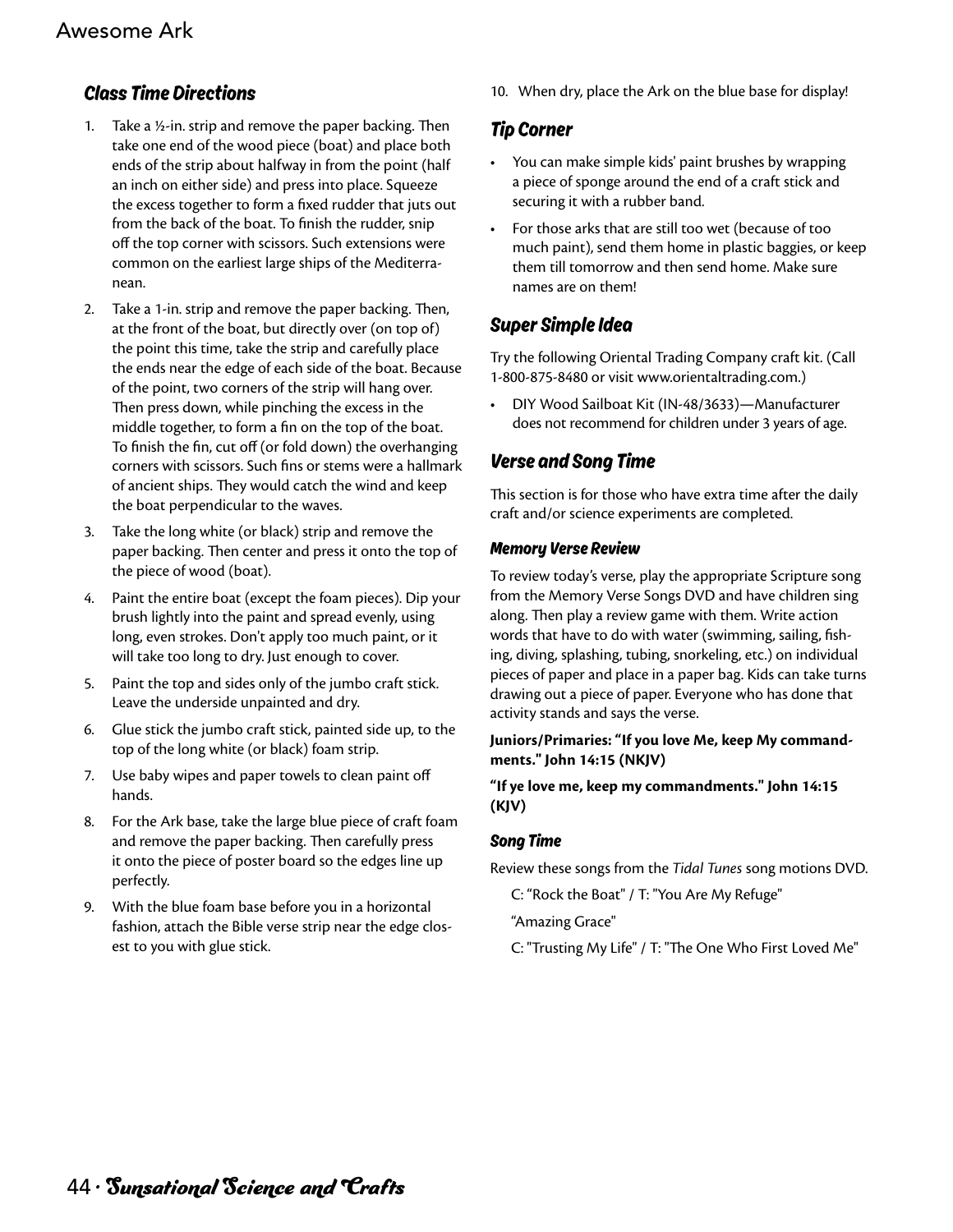| By faith Noah, being divinely warned of things not yet seen, moved with godly<br>fear, prepared an ark for the saving of his household Hebrews 11:7 |
|-----------------------------------------------------------------------------------------------------------------------------------------------------|
| By faith Noah, being divinely warned of things not yet seen, moved with godly<br>fear, prepared an ark for the saving of his household Hebrews 11:7 |
| By faith Noah, being divinely warned of things not yet seen, moved with godly<br>fear, prepared an ark for the saving of his household Hebrews 11:7 |
| By faith Noah, being divinely warned of things not yet seen, moved with godly<br>fear, prepared an ark for the saving of his household Hebrews 11:7 |
| By faith Noah, being divinely warned of things not yet seen, moved with godly<br>fear, prepared an ark for the saving of his household Hebrews 11:7 |
| By faith Noah, being divinely warned of things not yet seen, moved with godly<br>fear, prepared an ark for the saving of his household Hebrews 11:7 |
| By faith Noah, being divinely warned of things not yet seen, moved with godly<br>fear, prepared an ark for the saving of his household Hebrews 11:7 |
| By faith Noah, being divinely warned of things not yet seen, moved with godly<br>fear, prepared an ark for the saving of his household Hebrews 11:7 |
| By faith Noah, being divinely warned of things not yet seen, moved with godly<br>fear, prepared an ark for the saving of his household Hebrews 11:7 |

- 14

 $\overline{\phantom{a}}$ 

 $\sim$ 

L

 $\sim$ 

**Common Common** 

 $\sim$  100  $\sim$ 

 $\overline{\phantom{a}}$ 

 $\overline{\phantom{0}}$ 

 $\sim$ 

 $\sim$   $-$